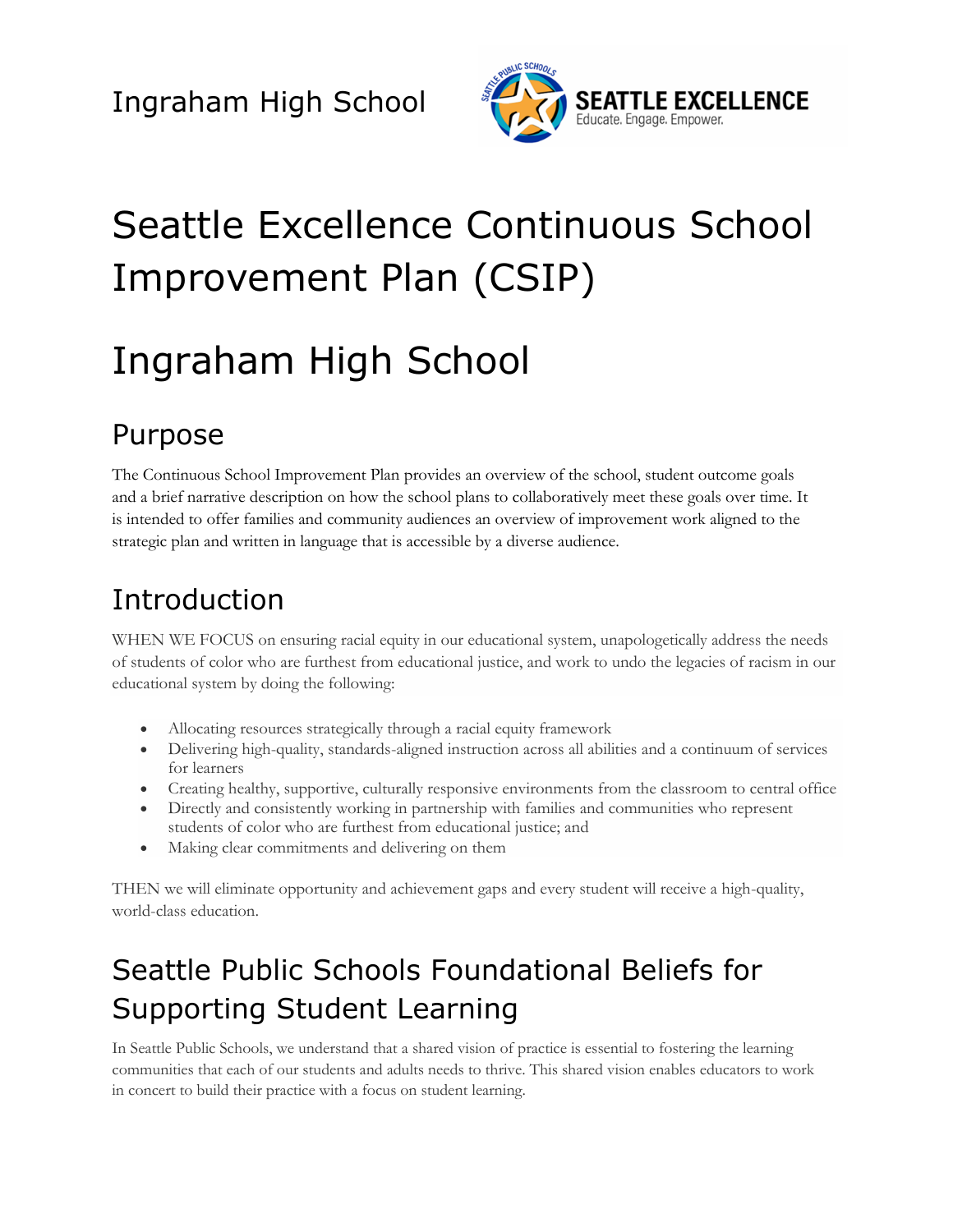

As such, we believe:

- **1) Teaching is intellectually complex,** difficult and demanding work, and the development of skillful teaching requires deep collaboration and non-defensive self-examination of practice in relation to student results.
- **2) By collaborating with families in authentic partnerships,** we create a path for students to reach their highest potential, engaging with families as the first and lifelong teachers of students.
- **3) "Intelligence" is not a fixed, inborn trait.** All children come to school with cultural capital and intelligence, and all have the raw material to learn rigorous academic material at high standards. Therefore, our work is to **build students' academic mindset**
- **4) By recognizing and cultivating the gifts and strengths of every student,** we can get each student to believe in themselves and deconstruct any of their own internalized stereotypes.
- **5) Racism in our society exerts a downward force on the experiences and achievement of students of color that must be met with active countermeasures.**

Our commitment to these beliefs is the route to institutionalizing racial equity and fostering a context where each child receives what they need to develop to their full academic and social potential, and we make educational equity and justice the cornerstone of our system.

### School Profile

Ingraham High School is a diverse and comprehensive high school of 1500 students. Here at Ingraham our mission is to empower Multi-Ethnic Urban Youth to participate fully in post-high school training in the world of work and in society. Our mission is to enable our students to become productive and responsible citizens within our local and global community. Our students represent many ethnic and racial backgrounds and we take pride in celebrating the diversity within our school. Ingraham is comprised of Asian (10%), Black (10.7%), White (52%), Hispanic (15.7%), American Indian (0.5%), Multiracial (10.4%) and Pacific Islander (0.3%) students. Ingraham also focuses on supporting the 27% of our student population receiving FRL (Free and Reduced Lunch) services. Ingraham High school respects and listens to every student's story, strength and need; these are recognized through integrating Perseverance, Respect, Integrity, Diversity and Encouragement (PRIDE) into our school-wide practices. PRIDE is a lens through which we focus and build our connections between students, families, staff and our community.

### Priorities and Measurable Goals

#### High School Focus Goal: 9<sup>th</sup> Grade On-Track

#### **Priority Goal:**

For the 2020-21 school year, at least 81% of 9<sup>th</sup> grade students of color furthest from educational justice will accumulate enough credits (6+ or more) to be on-track to graduate in 4 years. Priority Goal: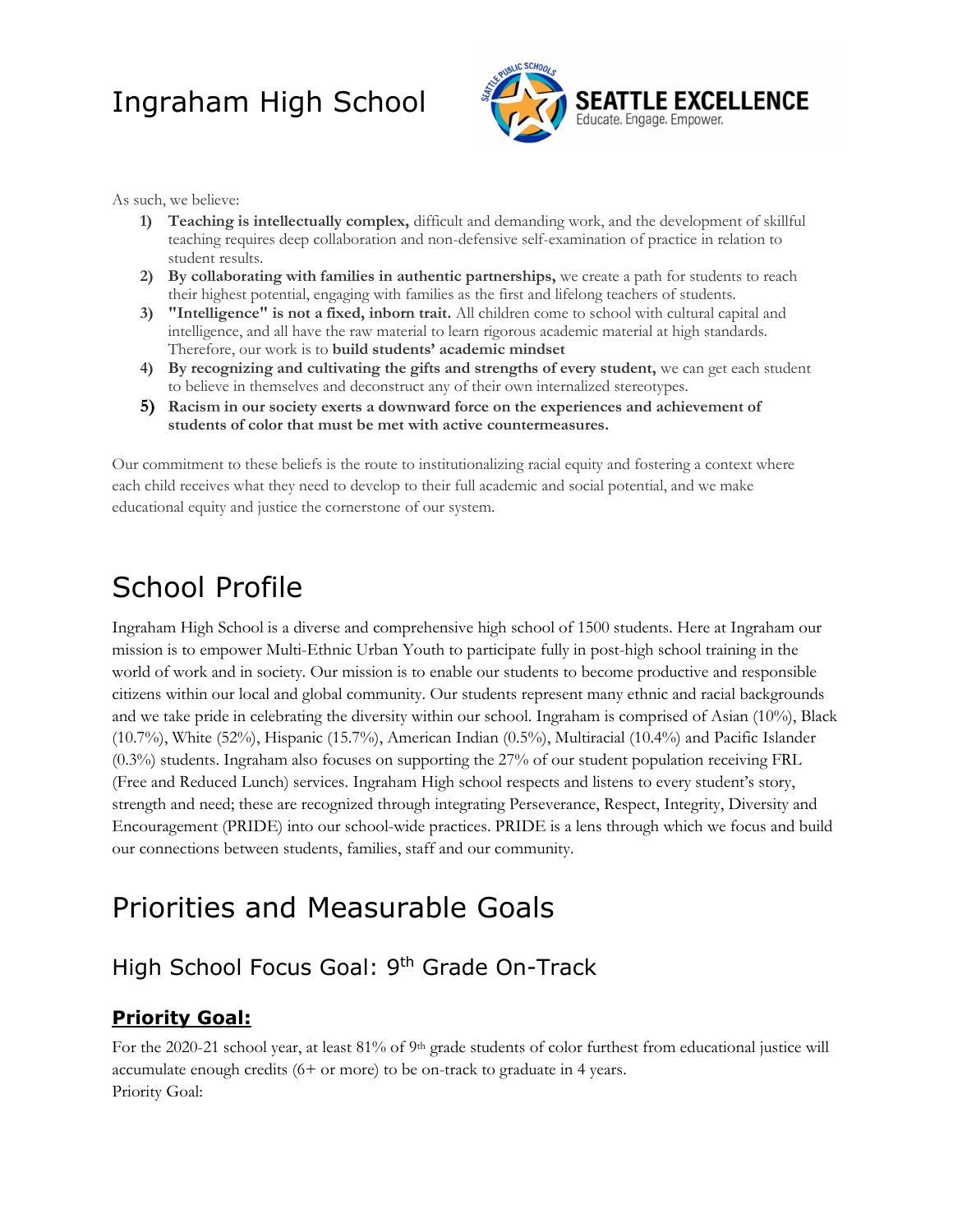

For the 2020-21 school year, at least 81% of 9th grade students of color furthest from educational justice will accumulate enough credits (6+ or more) to be on-track to graduate in 4 years.

#### **Target Goal #1:**

By June 2021, BIPOC/FFEJ Ingraham High school students will increase the taking and passing rate of advanced/college level courses from 23.6% to 28% as measured by key performance indicators and the atlas data dashboards.

#### **Target Goal #2:**

By June 2021, BIPOC/FFEJ students will increase math proficiently as measured by SBA from 31.3% to 35% measured by key performance indicators and the atlas data dashboards.

### Safe and Welcoming Environment Goal

#### **Priority Goal:**

During the 2020-21 SY Students of Color Furthest from Educational Justice will maintain their Wednesday participation in online platforms Schoology and Teams within 3-5% of their peers as measured by the Daily Summary by School dashboard.

#### **Supplementary Goal#1**

When we return to in-person learning, Ingraham High school will decrease the disproportionality of discipline in BIPOC/FFEJ student populations from 3.4% to 1.5% as measured by the Atlas data dashboard.

#### **Supplementary Goal#2**

During the 2020-21 school year, Students of Color Furthest From Educational Justice will increase their online participation across three metrics - Attendance, Schoology usage and Teams usage to within 3-5% of their peers as measured by the Daily Summary by School.

## High Quality Learning Experiences

**Educate the whole child through high-quality instruction and learning experiences that accelerate growth for students of color who are furthest from educational justice, with an intentional focus on African American males.** 

**To achieve educational justice**, Seattle Public Schools (SPS) strives to provide safe learning environments, curriculum that incorporates a student's life experiences and culture, and instruction delivered by high-quality, culturally responsive educators. Unfortunately, many students from certain ethnicities have not historically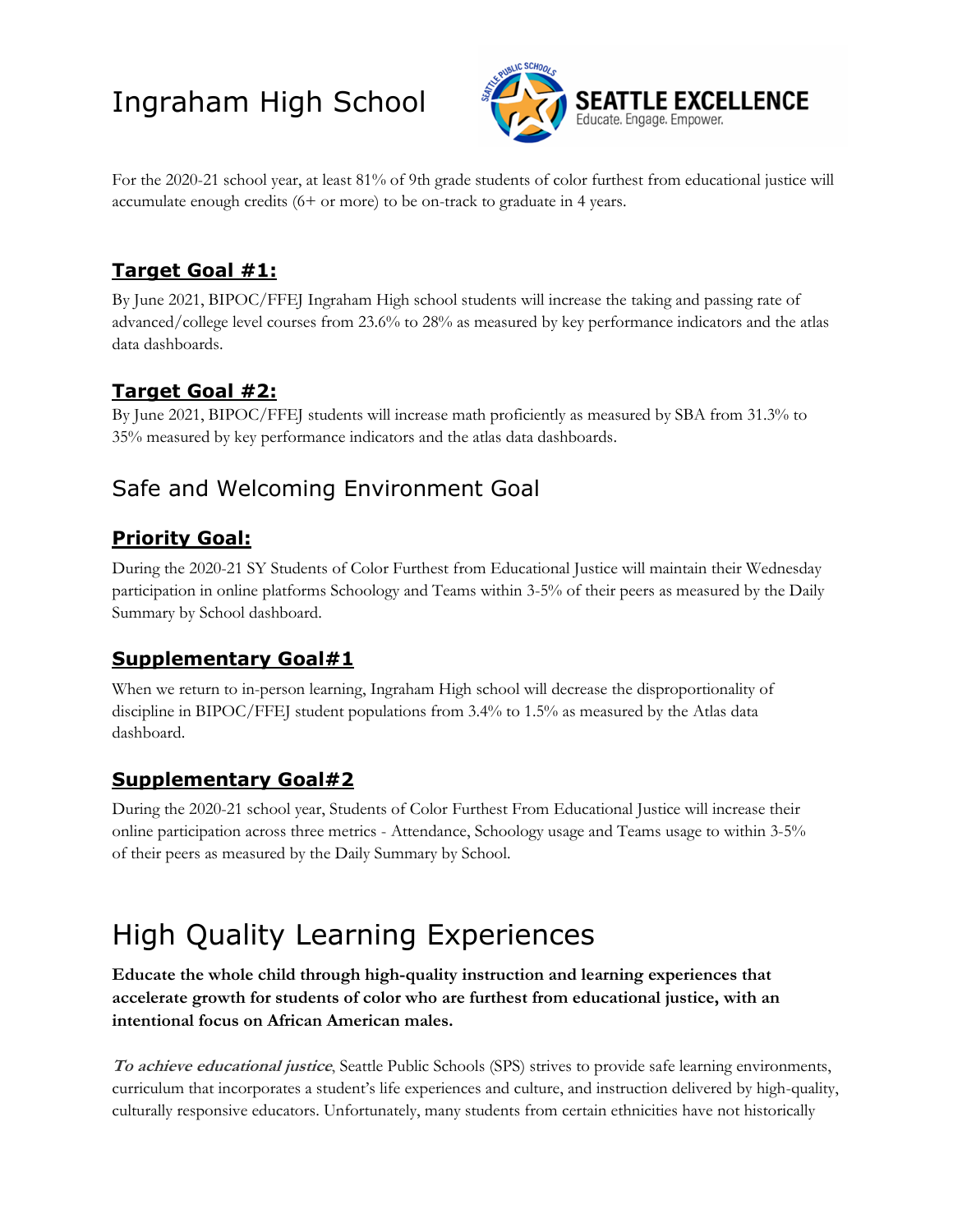

experienced equitable opportunities for all or part of their educational journey (including African and African American, Asian Pacific Islander and Pacific Islander, LatinX, and Native American students). These students are our priority – with an intentional focus on African American males.

### School-wide Systems and Structures (MTSS)

MTSS offers the potential to create the alignment of systems necessary for all students' academic, behavioral, and social success. In addition, MTSS promotes needed systematic change through intentional design and redesign of services and supports that quickly identify and match the needs of all students. MTSS is an integrated, comprehensive framework that focuses on CCSS, core instruction, differentiated learning, studentcentered learning, individualized student needs.

Ingraham has an MTSS (Multi-Tiered Systems and Supports) Team. This team consists of administrators, school counselors, school mental health, special education, ELL (English Language Learners), career and technical education (CTE) and IB programs. The MTSS team meets on a weekly basis. The team reviews school data and implements and tracks targeted interventions for students requiring Tier 2 and Tier 3 supports. Ingraham's MTSS team is focusing on the following MTSS best practices.

All intervention/support decisions are made using valid and reliable data and processes: Steps are taken to ensure quality; sufficient data is collected to inform decisions regarding supports and intervention after considering expansion at tier one regarding support/intervention. Decision-making protocols ensure accurate, consistent, and equitable use of data for interventions, supports, and implementation of PBIS and framed through an equity lens. Staff receive training and support to ensure clarity, quality, and consistency in decision-making for intervention and supports.

All students have access to high quality, standards-based, responsive classroom instruction Staff collaborate to understand and calibrate essential High Leverage Strategies for every classroom. Leadership provides professional learning and development support for staff to improve and align instructional practices and provide learning supports and scaffolds to ensure equitable access to learning (including linguistic supports, culturally responsive practices, and assessment-based differentiation)

### Gap Closing Practices and Special Services

#### **Seattle Public Schools is committed to eliminating opportunity gaps to ensure access and provide excellence in education for every student.**

Delivering high-quality, standards-aligned instruction across all abilities and a continuum of services for learners is a core element of Seattle Excellence. Our Theory of Action is guided by the principles of "Targeted Universalism." Our universal goal is every Seattle Public Schools' student receives a highquality, world-class education and graduates prepared for college, career, and community. Targeted Universalism holds that targeted and differentiated efforts are required to meet the needs of specific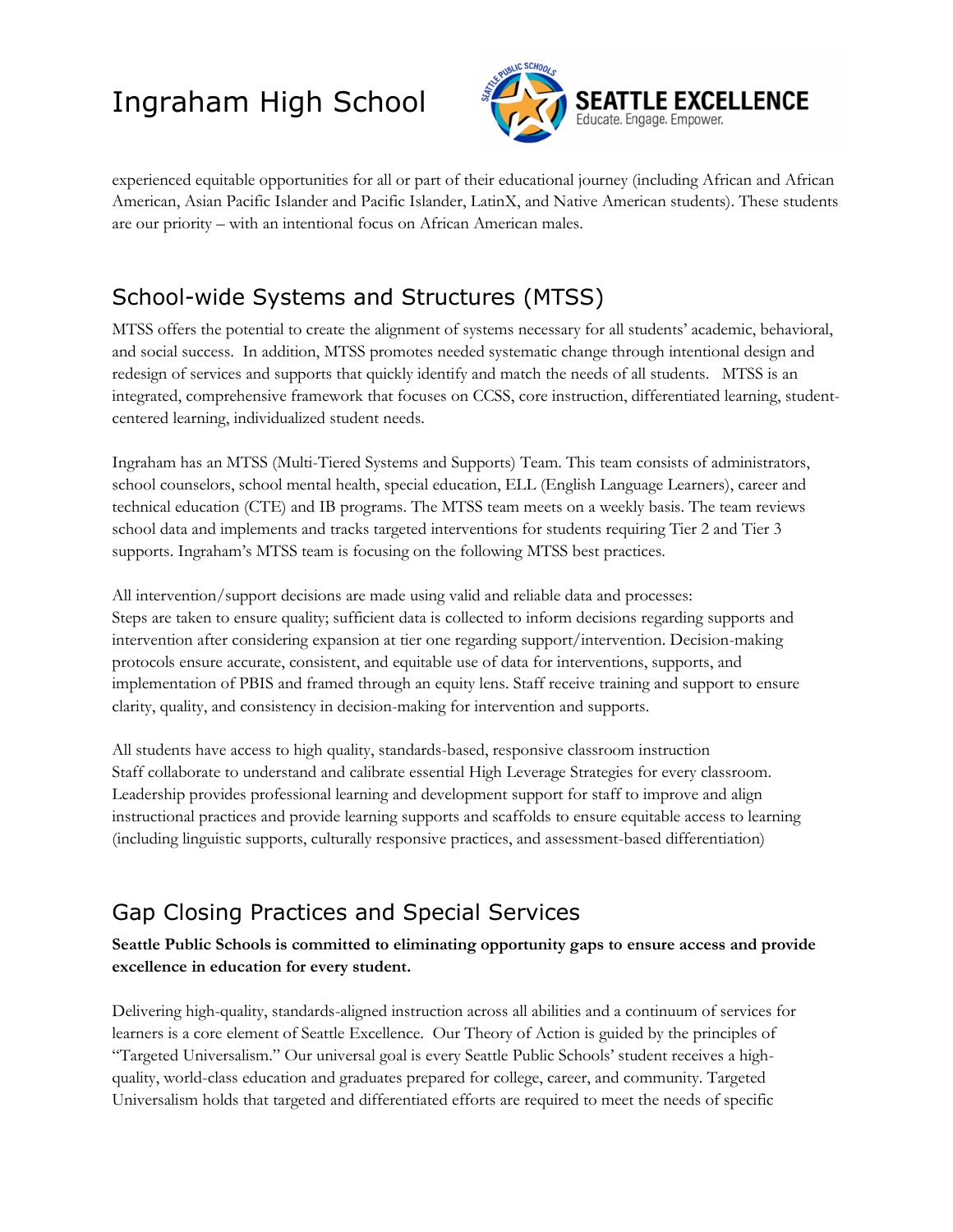

student populations, so every student meets the universal goal.

By focusing on students of color who are furthest from educational justice, especially African American males, we will make the greatest progress toward our collective vision. We believe that an intentional focus on African American males will ultimately benefit every student.

At IHS we believe that every student is capable of excellence. As a predominately white teaching staff we are intentional about recognizing and eliminating our own biases. We work to recognize the unique qualities of all students. In particular, we recognize the cultural and social qualities of students with different backgrounds. With this filter in place we are continuously revising our plans and approaches to these systems:

- 1. Inclusion Classrooms increased availability for special education staff to offer targeted in-class and pullout interventions for students with IEPs.
- 2. Differentiated Instruction an increased focus on providing multiple entry points for learning in all classrooms, including differentiated material, as well as assignments and materials that reflect the many cultures and perspectives represented in our school.
- 3. Assessment opportunity for multiple approaches to demonstrate mastery of concepts/products; use of retakes in assessment providing opportunities for intellectual safety and ensured growth.
- 4. Differentiated Grading Practices when appropriate, using modified grading to accommodate the uniqueness and ability of students.

#### Practices and Strategies

**We will recognize and serve the academic, social, cultural, emotional, and behavioral strengths and needs of students, providing high-quality, culturally responsive instruction, curriculum, and socialemotional learning supports delivered by educators who set high expectations, so students graduate ready for college, career, and community.**

Whole child education goes beyond a focus on academic achievement. When educators focus on educating the whole child, students are healthy, safe, engaged, supported, and challenged. In Seattle Public Schools, this means that we appreciate and serve the academic, social, emotional, and behavioral strengths and needs of students, which we believe comprise the needs of the "whole child."

High-quality instruction is focused on student-centered learning and achievement, intentional about student engagement, and aligned to standards with consistent and appropriate feedback.

At its foundation, culturally responsive education means that students are in an environment where they have the individual safety and comfort to learn within a classroom that has a common culture that is respectful of all backgrounds.

Ingraham will increase academic supports for Tier 1 instruction to promote a culture of caring and belief in Black Excellence and to help all 9<sup>th</sup> grades stay on track to graduate college and career ready.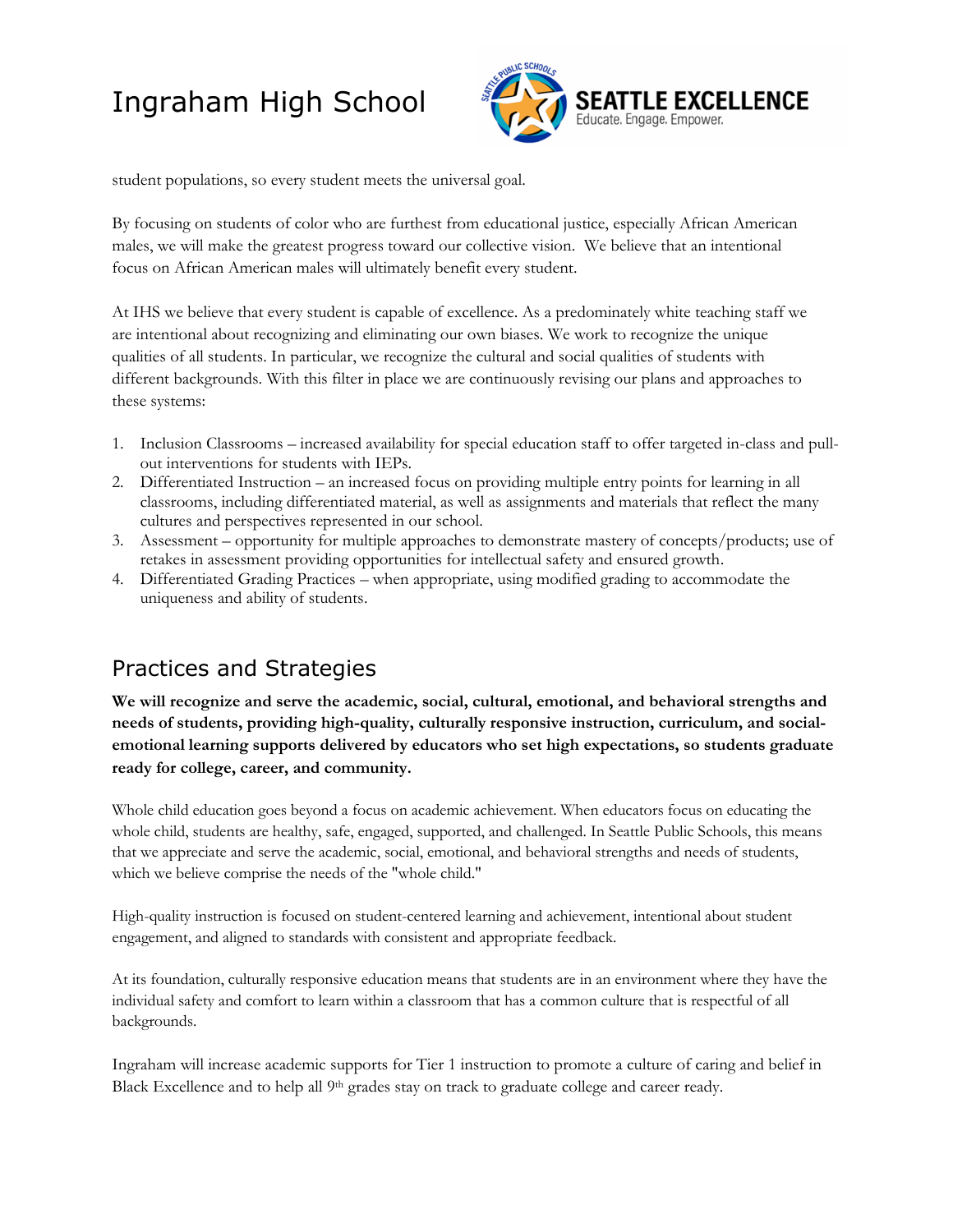

- Our foundational systems and structures:
	- o We provide 9th grade tutoring supports for core classes offered before school, lunch and after school and during remote learning we provide additional support in asynchronous time.
- Our routines and high leverage instructional strategies:
	- o We provide multiple opportunities to reach mastery on assignments and assessments.
- Our culturally responsive practices & materials:
	- o We provide instructional scaffolding that leads to independence in all our classrooms; each student has a pathway to access the class material. Our materials and assignments are culturally responsive and represent multi-cultural perspectives.
- Our Targeted Universalism:
	- o We provide African American males exhibiting signs of struggle with one-on-one tutoring with the teacher or a high performing designated tutor during synchronous and asynchronous instruction.
- Our use of assessments to inform instruction:
	- o We provide multiple opportunities and at least two varied methods for students to demonstrate understanding and or proficiency on assessments

Ingraham will support collaboration, use of assessment, and data practices to help all 9th graders stay on track to graduating college and career ready.

With our teachers, we promote formative assessment strategies to inform instruction and gauge where students are in their learning. These include pre/post assessments, frequent checks for understanding and use of frequent and substantive feedback to students on their work.

Ingraham will provide Tiers 2 and 3 supports for helping all  $9<sup>th</sup>$  graders stay on track to graduating college and career ready.

• We promote content area teachers' collaboration with counselors, special educators and English Language Learning specialists (facilitated by an MTSS team). This team meets weekly to review student progress and to determine appropriate interventions to keep students on track for career and college readiness.

Ingraham regularly engages families in our efforts to promote a culture of caring and belief in Black Excellence and to help all 9th graders stay on track to graduating college and career ready.

- 9th grade teacher teams develop resources for 9th grade families to support learning at home.
- Our staff provide outreach to families for positive communications about progress and student achievement.
- These practices and strategies will be monitored through weekly MTSS meetings, monthly PLC meetings as well as grade level and content area department meetings.

### Safe and Welcoming Environment

**Students thrive in healthy, safe, engaging, supported, and challenging environments in which they can to learn to their full potential. Instruction must be high-quality, culturally responsive, focused, and aligned to standards for students to develop as independent learners.**

Student voice should be evident, and students must be seen and celebrated for their authentic selves. Significant increases in academic outcomes for students furthest from educational justice are possible when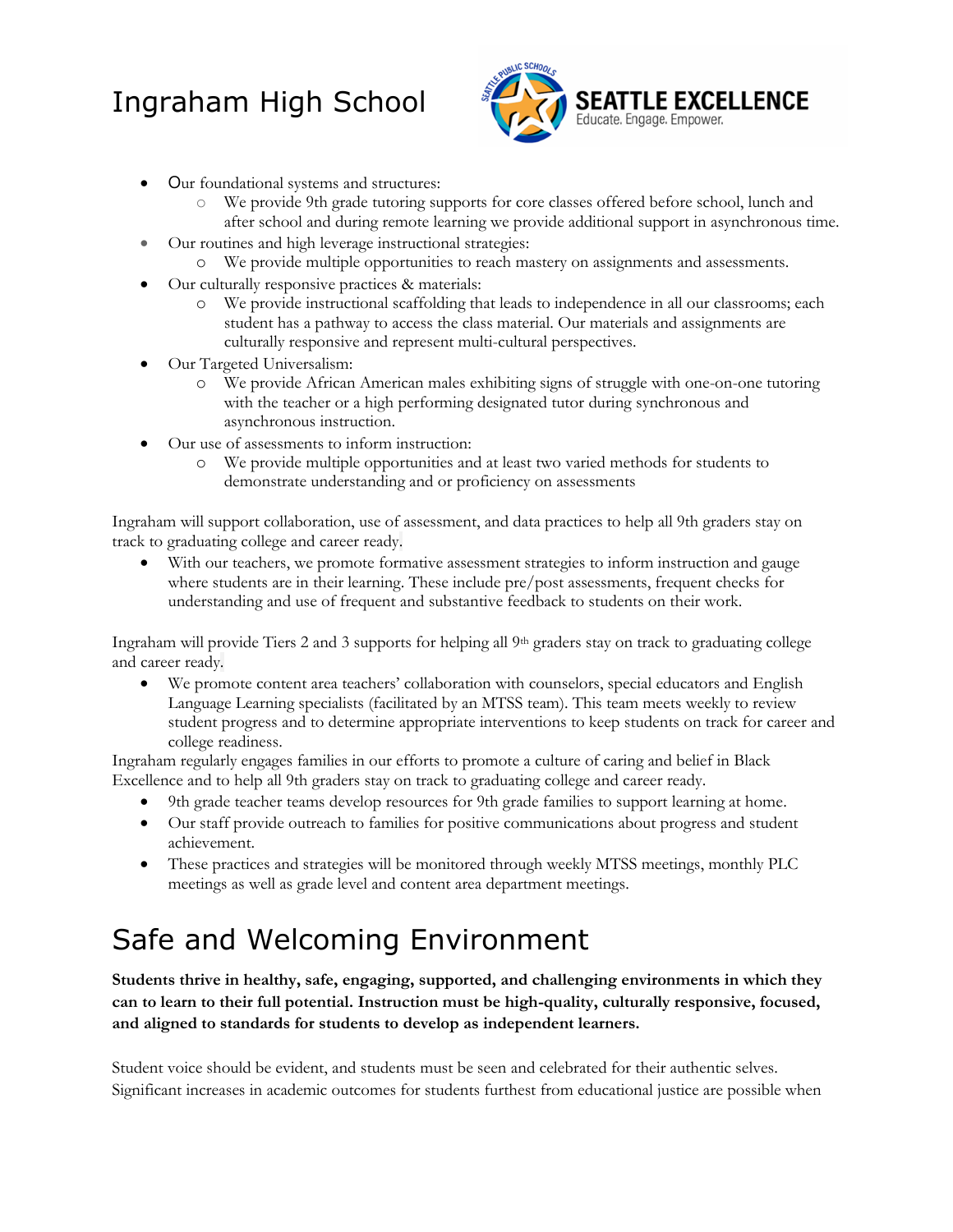

social, cultural, emotional, and behavioral needs of students are met by educators that share an unconditional belief in the potential of every student they serve.

Our approach to improving the culture and climate of Ingraham High School for our students and families include these essential practices:

- Promoting a Positive Climate Through Relationships and Connections
	- o Advisory once a week; 5:1 relationship building; check in and check out
- Talking circles and Restorative Practice
	- o Restorative Justice model implemented and utilized, administrators, counselors and many staff are trained to lead Restorative Justice Practices, Democratic Classrooms are taught and practiced
- Establish, teach and reinforce school wide and classroom behavior expectations
	- o School wide PRIDE (Perseverance, Respect, Integrity, Diversity, Encouragement) expectations are taught, rewarded and modeled
	- o Recognition of students with PRIDE cards when 'You were caught demonstrating Ram PRIDE'
	- o Rammy Awards recognize teachers exhibiting PRIDE values.
- Track data at the school, classroom and student levels
	- o Weekly MTSS team meeting, tracking missed instruction logs (MIL), tracking attendance and online platform usage and analyze school climate surveys.
- Engage in problem solving to expand universal supports
	- o We engage data in problem solving to improve universal supports. We use the MTSS team meeting along with the Team Initiating Problem Solving (TIPS) protocol to address areas of concern.

## Inclusive and Authentic Engagement

**Partner with students, families, and communities who are furthest from educational justice by conducting inclusive and authentic engagement.** 

We will proactively and consistently work in partnership *with* students, families, and communities to identify needs, determine solutions, and support the implementation of the initiatives that will best meet the needs of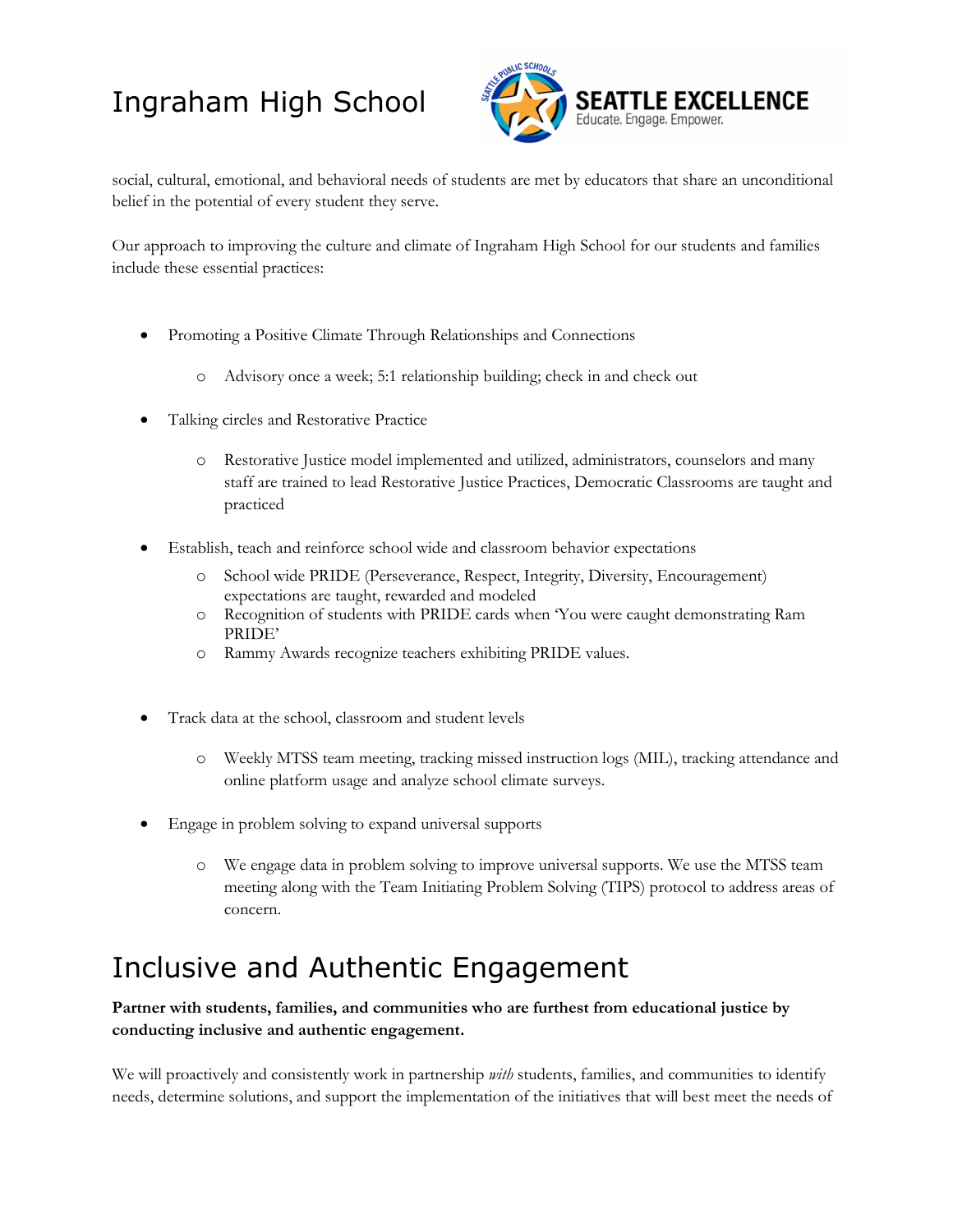

students of color who are furthest from educational justice. We will use culturally responsive ways to engage so we build trusting relationships and empower the voices of those who can help us meet these needs.

### Family and Community Goals

#### **Priority Goal:**

During the 2020-21 SY Ingraham families will increase their participation rate in SPS Pulse Surveys to 75% by the third and End of Year survey.

#### **Target Goal:**

During the 2020-21 SY Families of Color Furthest from Educational Justice will increase their participation rate in SPS Pulse Surveys to 75% by the third and End of Year survey.

#### **Plans for Family Engagement**

Ingraham will engage our families, supporting our CSIP goals, by using these essential practices:

- Prioritize the Four Pillars of Family Engagement:
	- o Share Power and Responsibility
	- o Welcoming Environments are established
	- o 2-Way Communication is implemented and monitored for success
	- o Facilitate Respectful Interactions with families at all levels of contactIngraham will incorporate training on the pillars within the professional development school calendar.
- Ingraham will develop a three (3) year family engagement plan impacting Core Instruction at Tier 1
	- o Teachers will develop family engagement compacts
	- o Administration in collaboration with the BLT will embed Family Engagement strategy outcomes into Professional Development for all staff
- Ingraham will systemically focus support on students furthest from educational justice with more intensive supports on African American males.
	- o Engage staff in professional development on tier 2 and tier 3 supports.
	- o Utilize the professional development calendar agreed upon by SPS and SEA.
- Intentional assessment and data practices that engage a racial equity-based approach to analyzing and responding to varied data
	- o We will know all students by name and face plus two personal facts (Fall baseline, spring check-in and end of year follow up).

Ingraham High school is committed to demonstrating inclusive and authentic engagement with families and students. Ingraham High school wants to partner with students, families, and communities of BIPOC/FFEJ students by conducting inclusive and authentic engagement. This includes proactively and consistently working in partnership with students, families, and communities to identify needs, determine solutions, and support the implementation of initiatives that will best meet the needs of our students.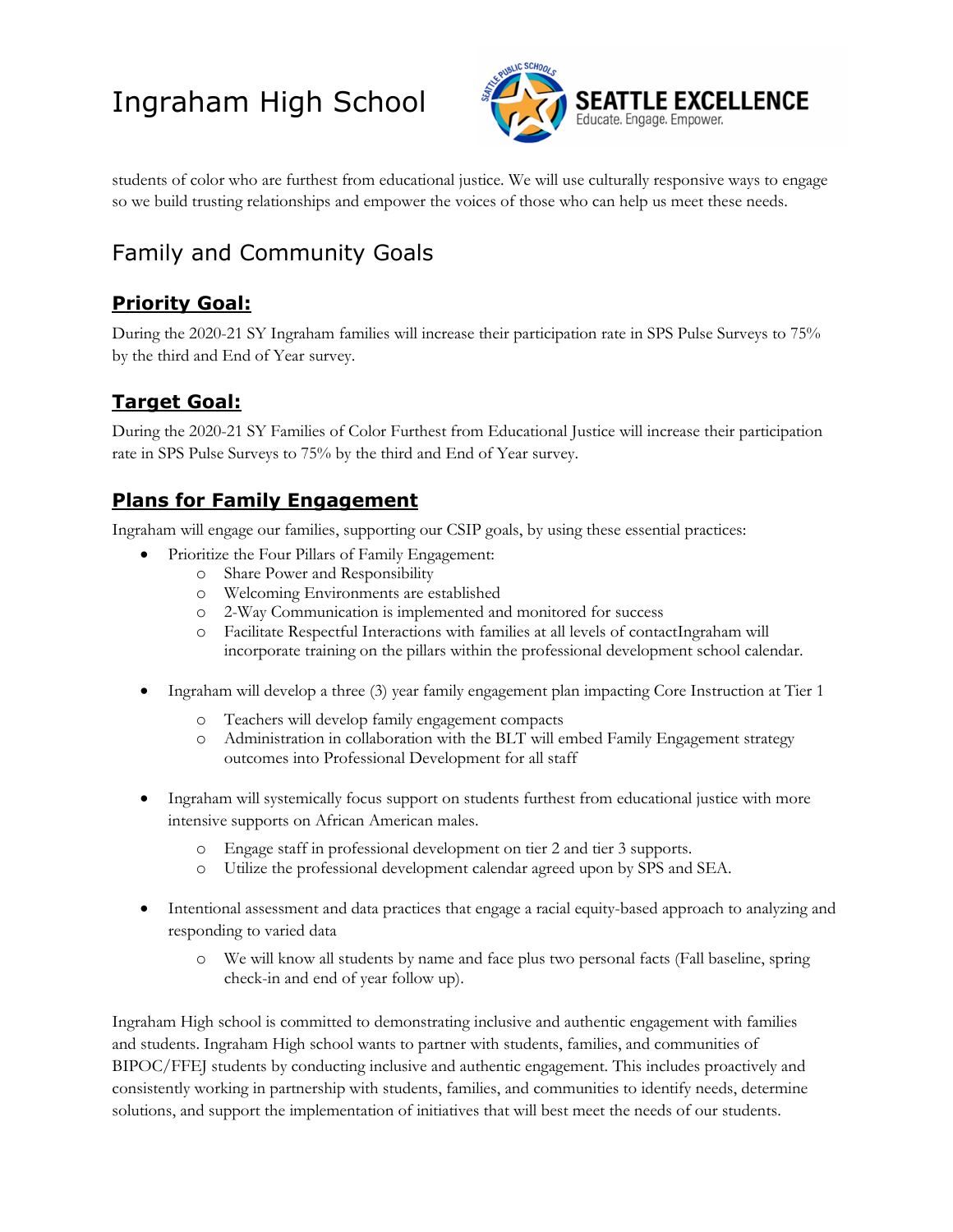

The Four Pillars of Family Engagement at Ingraham high school are action steps towards authentic family engagement. Our efforts will focus on sharing power and responsibility, facilitating respectful interactions, two-way communication and a welcoming environment. The Four Pillars of Engagement will help to structure and focus authentic family engagement at Ingraham high school.

Ingraham High school will engage culturally responsive practices building trusting relationships to empower the voices of our students and families. Ingraham high school will use a variety of best practices and data sources to inform our decisions in support of students and families. These include student and family climate surveys, attendance data and the atlas data dashboard. Collaboration and discussion of efforts with staff and families will be essential for success, along with continued training of staff and a commitment to essential practices. Ingraham high school is committed to recognizing and building excellence for our students and families and we are dedicated to creating opportunities for each student to reach college and career readiness.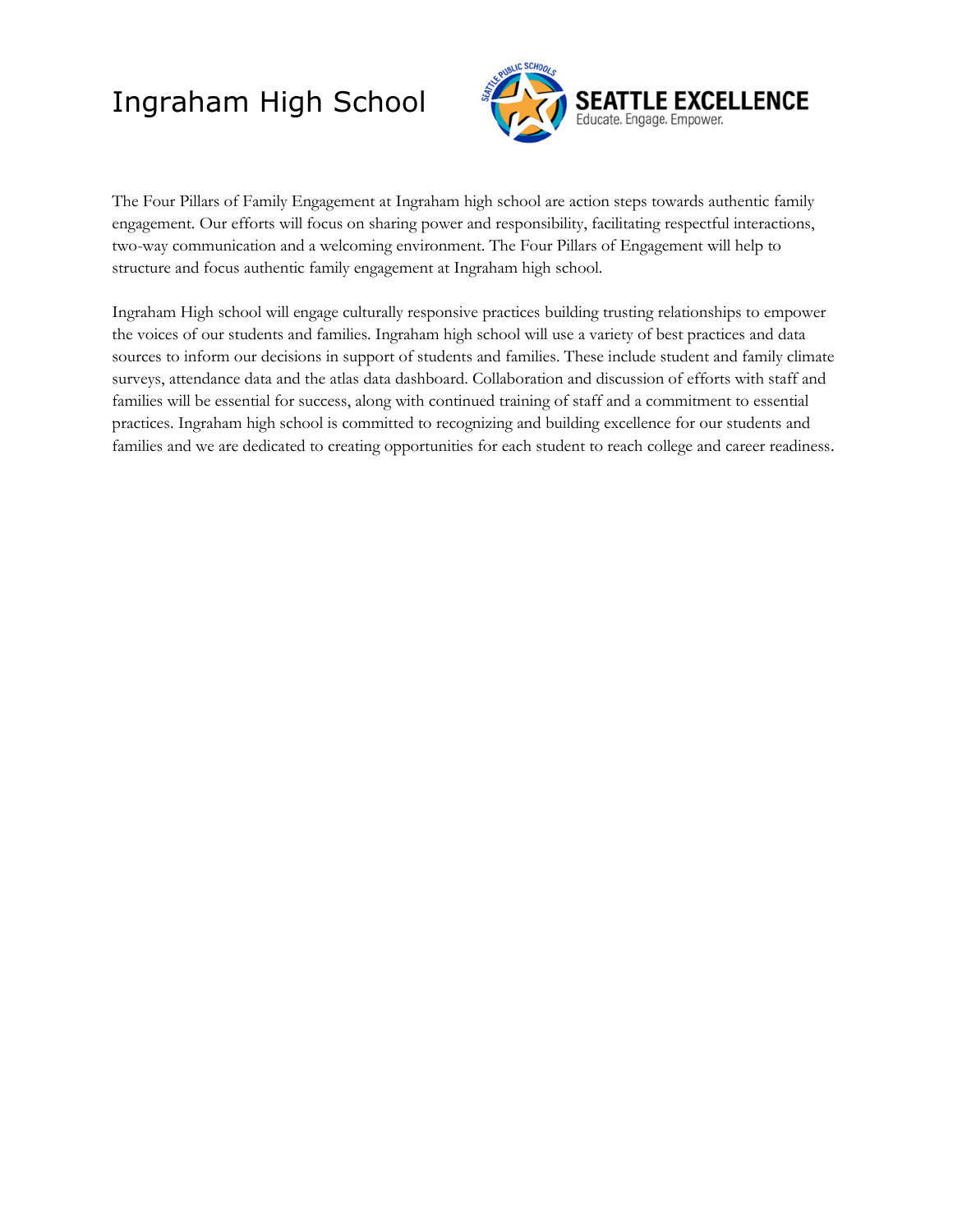

## 2020 – 2021 COVID-19 CSIP Addendum

### Ingraham High School

The global pandemic of Covid-19 has disrupted many aspects of teaching and learning in the 2019-20 and 20- 21 school years across Seattle Public Schools, Washington State and the nation. In response to the global pandemic and to meet the specific needs of students and families, staff and school leaders will be implementing and monitoring the following practices for remote and distance learning which are aligned to our strategic plan, Seattle Excellence, and notes in the Seattle Public Schools Remote Learning Playbook and Seattle Education Association-Seattle Public Schools MOU around distance learning for the 2020-21 school year.

#### Engaging Families:

The District and Association agree that a rigorous and effective remote learning program requires additional supports for students and families to ensure their engagement and success. The supports will address the diverse needs and challenges families and students face in accessing remote instruction. As such, the District and the Association agree on the following:

#### **Required Practices:**

- 1. Buildings will create and implement a pick up and/or delivery system for the distribution of school supplies, curricular materials and the necessary technology, to include mailing if necessary, which will be coordinated by school buildings/programs, and the system communicated to all itinerant/building staff and students/families and will include volunteers willing to do deliveries. All extra time provisions outlined in the collective bargaining agreement will continued to be followed.
- 2. Student devices necessary to access remote instruction will be allocated by the district for each student K-12. Educators will confirm with each student on their ability to access district applications during the "strong start" in September.
- 3. Educators will work to create and implement a clear, consistent process for communication with families and staff.
- 4. The District will provide appropriate level of technology support to students and families. Interpretation support will be provided.
- 5. Each building will implement a clear, consistent process for communication, to include current school-based structures prioritizing communication working in conjunction with counselors, social workers, family support workers, and student family advocate workers, for students that need additional supports.
- 6. Empower families/caregivers to support their students' learning by sending comprehensive communication about the weekly learning plan for students in their grade level/classroom.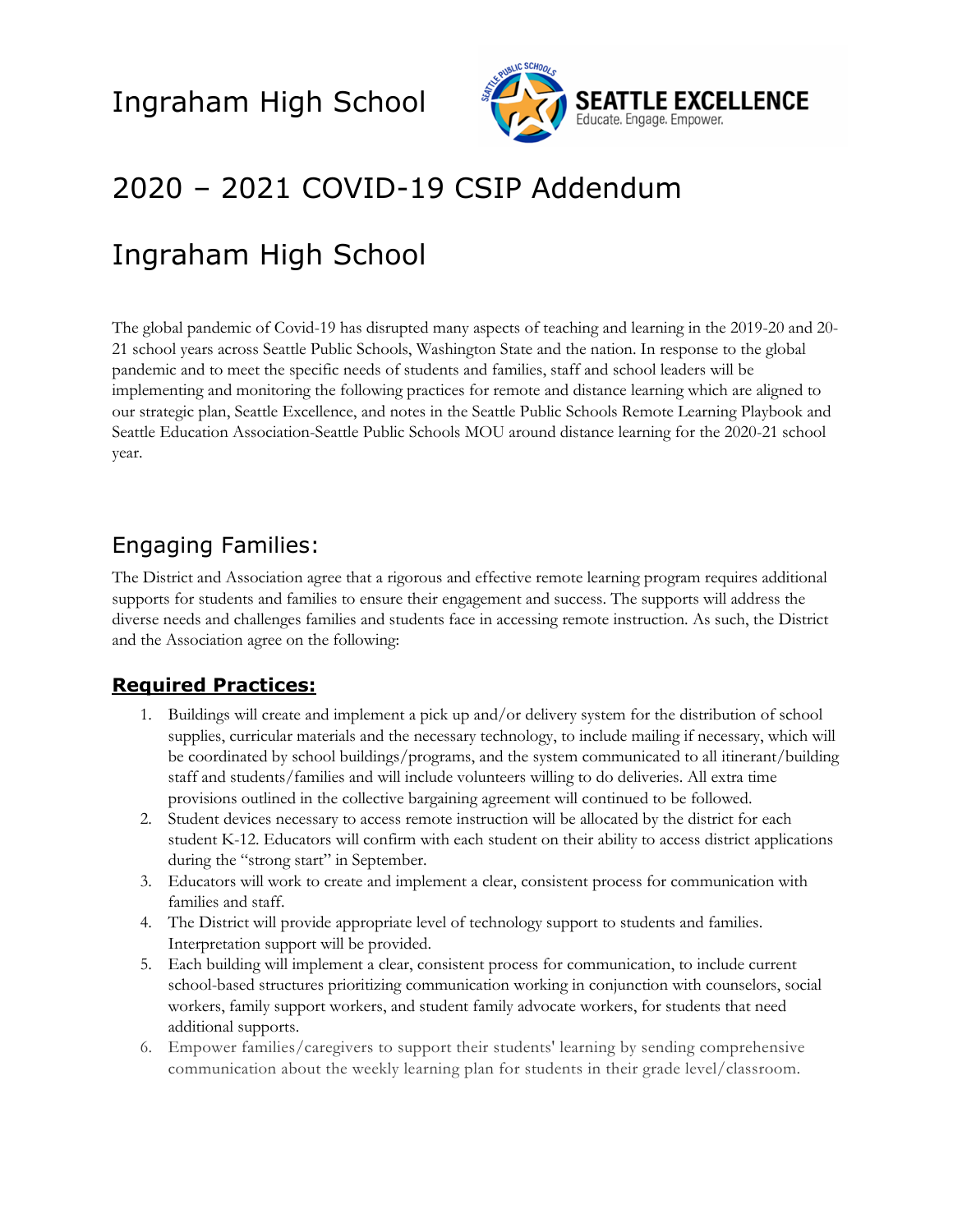

- 7. The District/School will take reasonable steps to provide parents/guardians who are speakers of diverse languages with translation/interpretation of information about general programs, services, and activities.
- **8. Recommended School Specific Strategy as outlined in the Playbook:** Two-way communication – Ingraham will host virtual Town Hall meetings; is creating a Latinx parent group; is creating a newsletter for Familias Unidas (FUn**)**

#### Social Emotional Learning:

The District and Association recognize social emotional learning strategies are an urgent and central need for students, families and staff in response to the shared collective trauma of a dual pandemic, and the guidelines below are meant as a first step in integrating these strategies into the instructional and social fabric of school communities. Social Emotional Learning skills will be explicitly taught, integrated with academic instruction, practiced by staff and demonstrated organizationally so that everyone feels welcome, safe, and known as valued members of SPS communities.

#### **Required Practices:**

- 1. Have a plan for checking in with staff to foster relationships and support their well-being.
- 2. All SEL/Digital Citizenship PD and supports will be trauma-informed and include culturally responsive/antiracist SEL instruction and support with input from DREA and CRE.
- 3. All SEL/ Digital Citizenship PD will be differentiated by content, grade levels (PK-21), and needs.

#### **4. Recommended School Specific Strategy as outlined in the Playbook:**

Ingraham is using Brain Breaks and Optimistic Closings; staff are working on strategies from the menu of options: Utilizing 5:1, Create Safety for Academic Courage, Closing Prompts, Invite Reflection ; teachers are receiving professional development from peers on the Teacher Leader Cadre to implement the strategies.

### Curriculum, Instruction, and Assessment:

#### **Required Practices:**

- 1. Use CAI guidance on priority standards by grade level and content areas that consider unfinished learning and how to accelerate learning. CAI will provide pacing plans.
- 2. Use CAI guidance and curricular resources to teach culturally inclusive curriculum that reflects the diversity of our students' experiences and helps students meet content.
- 3. Use CAI guidance and professional learning on how to use adopted curriculum for in-person, digital synchronous, and digital asynchronous instruction on Schoology/Seesaw.
- 4. Use CAI recommended high-leverage digital learning strategies aligned to the SPS Foundational Coursework (and CSIP Essential Practices) to promote culturally relevant, effective remote instruction.